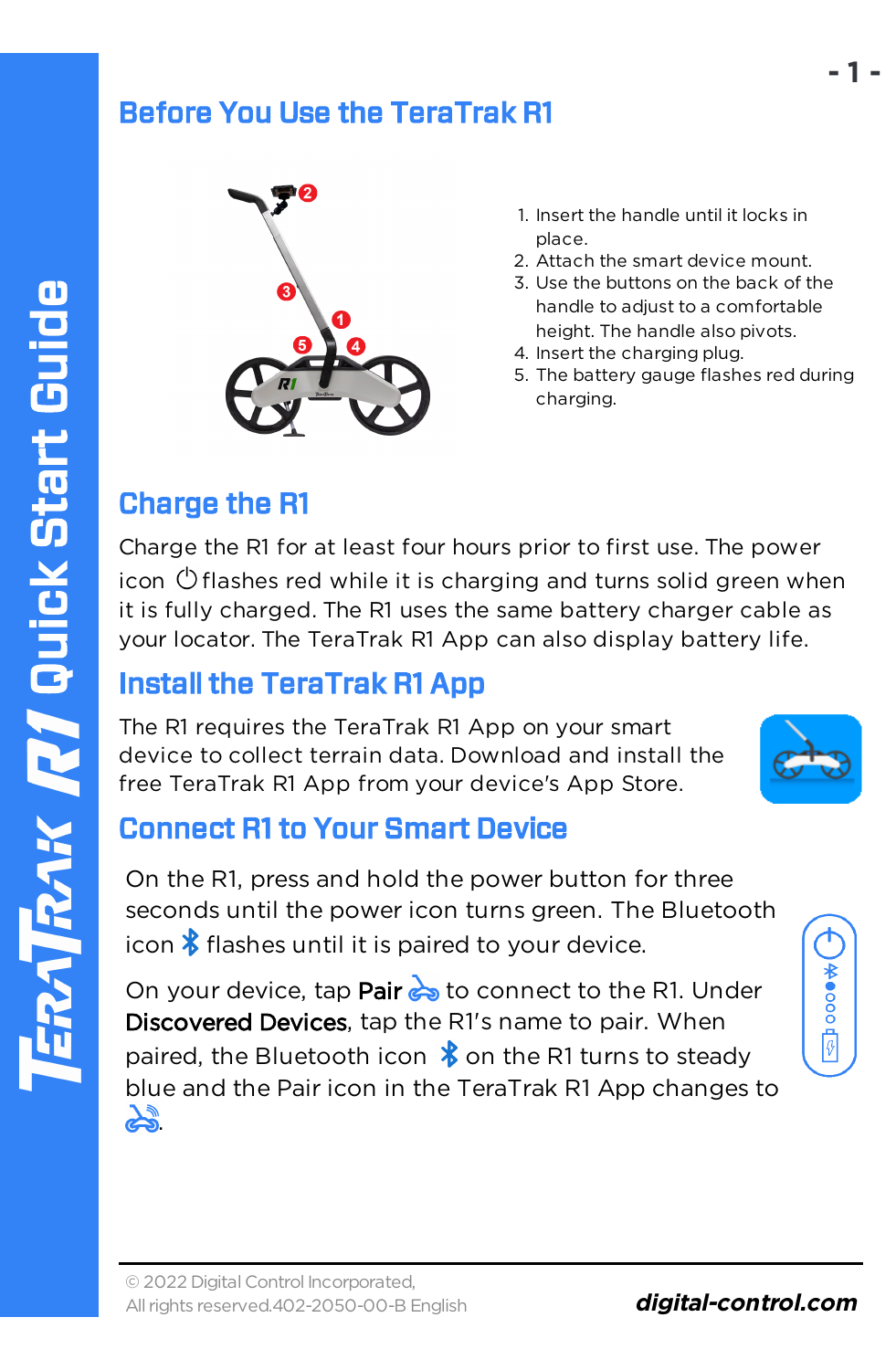# Get Started

- 1. On the Jobs page, tap  $\pm$ .
- 2. Select your job type:
	- **Standard Terrain** Chart a site's terrain, mark utilities, and other features.
	- Two-Point Calculation Create a rod-by-rod bore plan between two points (Max 125 ft).
	- Setback Calculation Calculate where to set your rig (Max 125 ft).
- 3. Enter the job name and info, and then start walking and gathering data.
- 4. Use these controls while gathering data. Not all controls appear at the same time.



# Important Practices for Data Collection

- The precision of R1 data depends on maintaining as much contact between the crown of R1's tires and the ground surface as possible at all times. Losing ground contact for even a moment can reduce the accuracy of R1 measurements.
- Ensure wheels are free of debris. Walking speed and bumpiness of the surface can reduce wheel contact with the ground. Follow the Dynamic Speed Gauge carefully and minimize "red zone" readings while using R1.
- Don't use R1 on snow or sand, and walk slowly over cobble. Also take care to proceed slowly over curbs. Keep R1 upright while operating, do not tilt to a side.
- It is critical that all inputs be as precise as possible. Inaccurate input data will impact the accuracy of R1 output.

For the best results, keep the dynamic speed gauge in the green zone. If a warning appears, slow your pace.

# Add Markers for Utilities and Waypoints

- 1. Stop the R1 with the reference point over the spot to mark.
- 2. Tap Pause  $\left| \right|$  to stop data collection. Place a physical mark on the ground at the reference point.
- 3. Tap  $\pm$ , and then select the type of marker.
	- **Utilities** Marks utilities and their clearance. Select the type of utility, enter the depth to center of the utility, the diameter, and the clearance from the side of the utility.
	- **Waypoint** Marks an underground target. Enter the desired depth and pitch.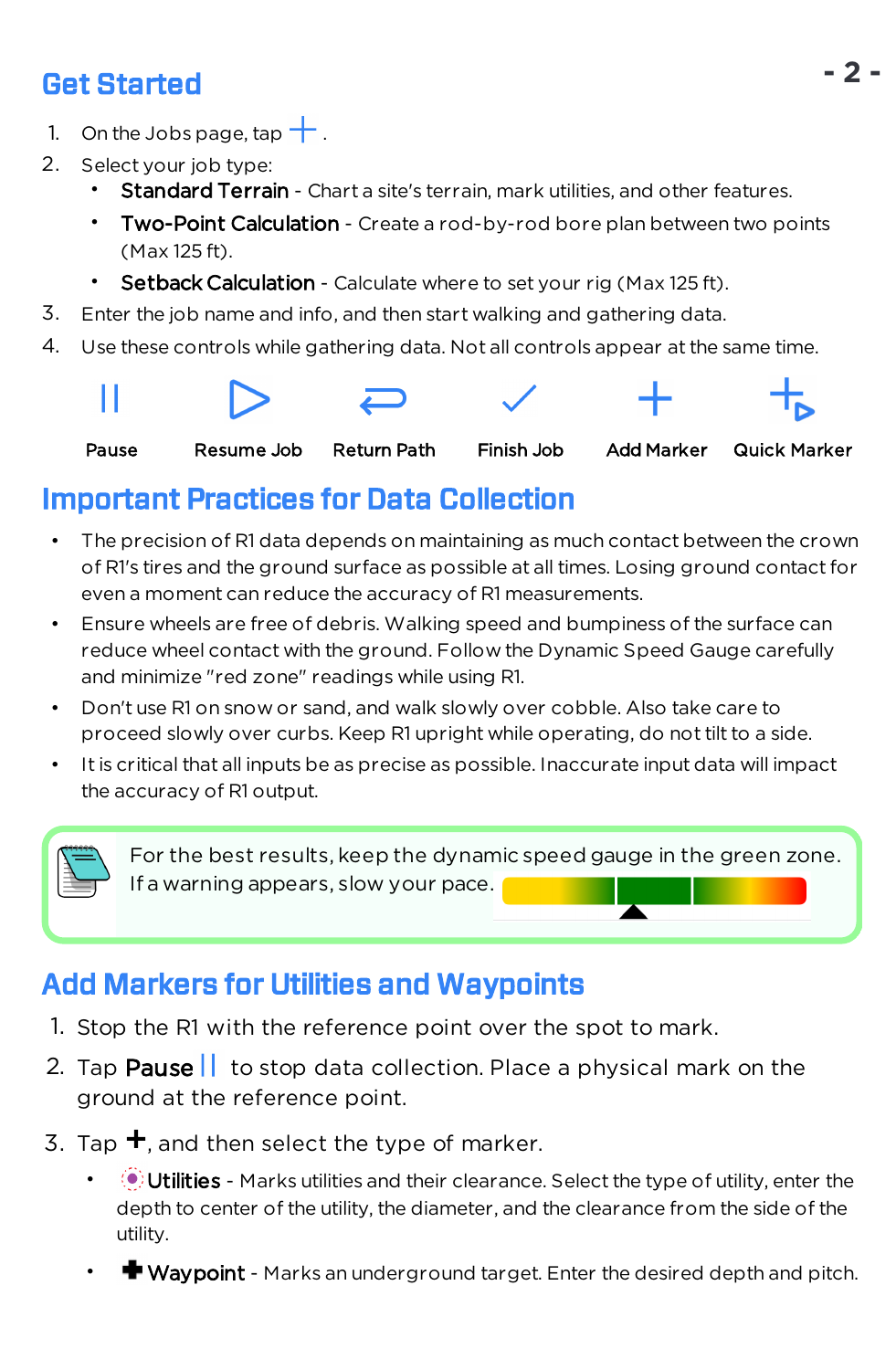- $\star$  Flag Marks points of interest on the bore path, such as a curb.
- $\bullet$  Pin Marks points of interest to right or left of the bore path, such as a fire hydrant. You can define which side and the distance.
- $\bullet\bullet$  Obstruction Use in areas where you can't walk the terrain or it isn't safe to walk, like a road. See the next section for details.

The selected marker appears on the chart. Tap the marker to see or edit the details. Tap **Resume**  $\triangleright$  to continue collecting data.

#### Cross Obstructions

For impassable areas that cannot be crossed with a R1, such as a busy road, creeks, or holes, stop the R1. To stop gathering data, tap **Pause**  $\|\cdot\|$ .

Tap  $\pm$ , and then Obstruction. Enter the information about the obstruction.



A golf or hunting laser range finder with slope/angle capability can help determine an obstruction's elevation difference and distance.

The operator must enter the distance of the obstruction and the elevation difference before starting to gather data on the other side. Obstructions display as a dotted line on the chart.

# Return Path

To gather accurate data for a Standard Terrain job, you need to walk the same path in the opposite direction. Stop at the end of the bore path, tap **Pause**  $\|\cdot\|$  mark the ground, and tap **Return**  $\rightarrow$  Turn the R1 around over the reference point and tap **Resume**  $\triangleright$ . Rewalk the path as close to the original as possible. The return path is displayed as an orange line. A return path is not required for other job types, such as Setback Calculation.



Walk the bore path further than needed for flexibility. Once you start the return path you cannot add terrain data to the forward path.

# Finish Data Gathering

To complete gathering data on a job, tap Finish Job  $\checkmark$ , and confirm. For Standard Terrain jobs, the TeraTrak R1 App compensates the two paths and displays the corrected terrain.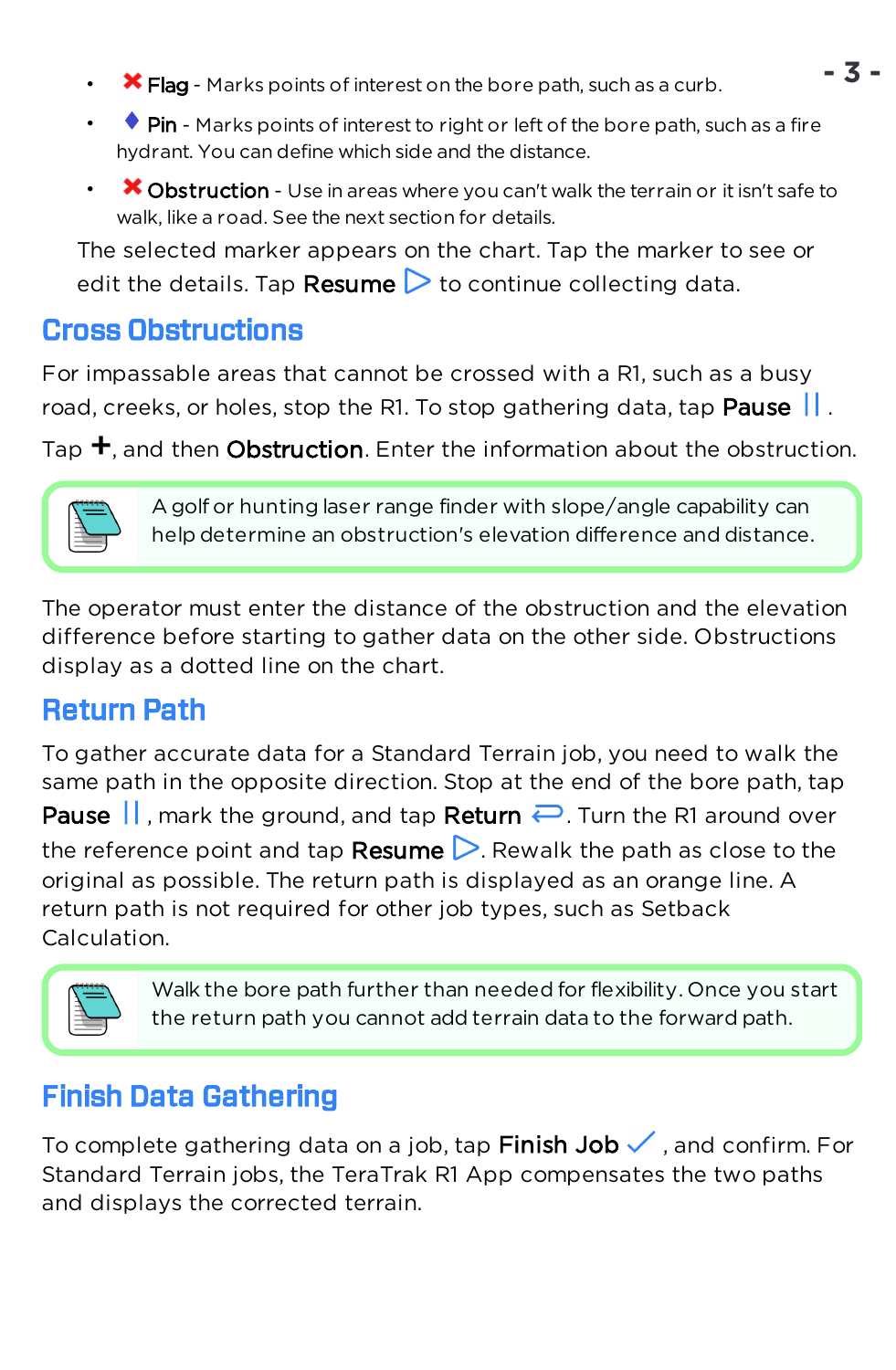# Use a Chart



Terrain Chart

- 1. Export, R1 info, Delete, Edit
- 2. Surface distance
- 3. Horizontal distance
- 4. Elevation difference
- 5. Average pitch
- 6. Start point
- 7. Utility marker
- 8. Selected area
- 9. Pitch Calculation mode or Measure mode
- To view details on a specific point, touch and hold the screen to activate the trackball and drag to the point of interest.
- To measure between two points, tap **Measure**  $\mathscr{A}^{\mathscr{P}}$  to enter Measure mode. The green block is the area being measured. Touch and hold the edges to move the edges. The green bar displays the Surface distance  $\sim$  and the Horizontal  $distance \leftrightarrow$  between the two waypoints.
- To measure and display average pitch between two waypoints, tap **Pitch Calc**  $\mathbb{R}^{\uparrow}$  to enter Pitch Calculation mode. The green bar displays the **Elevation difference**  $\overline{\downarrow}$ and **Average pitch**  $\leq$  between the two waypoints.
- To change the direction of the bore, tap **Job Rotation**  $\mathbb{C}^3$ , and then confirm the change.
- Tap Chart  $\mathcal N$  or Map  $\mathbb H$  to switch between views.

# Create a Drill Plan Between Two Points



Rod-by-Rod Chart

- 1. Rod number
- 2. Rod length
- 3. Pitch
- 4. Locator depth (displayed on locator)
- 5. Vertical depth (drill head to surface)
- 6. Terrain
- 7. Bore path with start, rods, a utility marker, and an end point
- 8. Rod details
- 9. More information available on this data point
- When you start walking a path, the bore path appears as a dashed red line (invalid). When the line turns blue, you have a valid bore path.
- To generate a rod-by-rod bore plan between consecutive waypoints, tap the Table . The plan uses the depth and pitch that was set for each waypoint.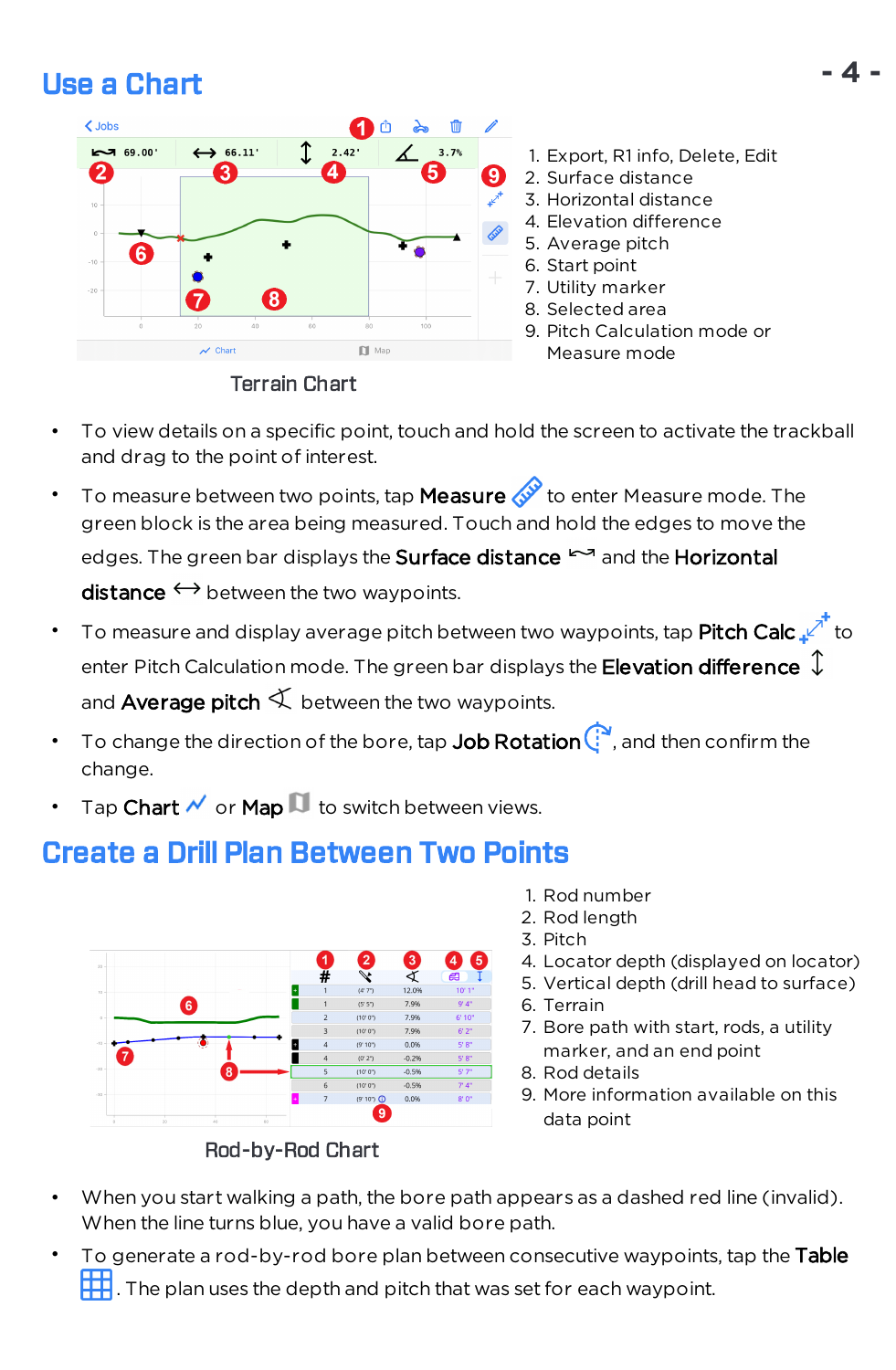- A red dashed line indicates an invalid bore plan. Tap on a waypoint to adjust the **- 5** depth and pitch. When the line turns blue, the bore plan is valid.
- To make a change to a marker, tap the marker. In the Mark window, tap Edit and then make your changes. To change the type of utility, tap the name and select from the list.
- To highlight the details of a specific rod, tap either the chart or the corresponding dot on the bore path.
- To learn more about App information messages, see the DCI DigiGuide App.

If the R1 fails to create a valid bore path within 125 ft, refer to the DCI DigiGuide App for suggestions how to work with an invalid path.

# Create and Change a Setback Calculation



#### Setback Calculation Chart

- 1. Rod number
- 2. Rod length
- 3. Pitch
- 4. Locator depth
- 5. Vertical depth
- 6. Entry point
- 7. Terrain
- 8. Bore path with start, rods, a utility marker, and an end point
- 1. Determine the waypoint where the drill head needs to be at a specific depth on your bore path. Make a physical mark on the ground. This is where you will place the R1 and start to gather data.
- 2. Walk towards the anticipated rig set up. The bore path is created as you walk. The line changes from a red dashed line to a solid blue to indicate a valid path.
- 3. Mark the spot on the ground where the rig will be placed. If the rig cannot be placed in that spot, continuing walking until you find an acceptable spot. As long as the line is blue, you can place the rig and have a valid entry point.
	- Tap Table  $\mathbb H$  to display the rod-by-rod bore plan.
	- To change the Drill Rod parameters, tap  $E$ dit  $\mathbb Z$  on the chart.

# Share Your Data

Λ

Tap **Export**  $\bigcirc$  to email the data as PDF and CSV file attachments.